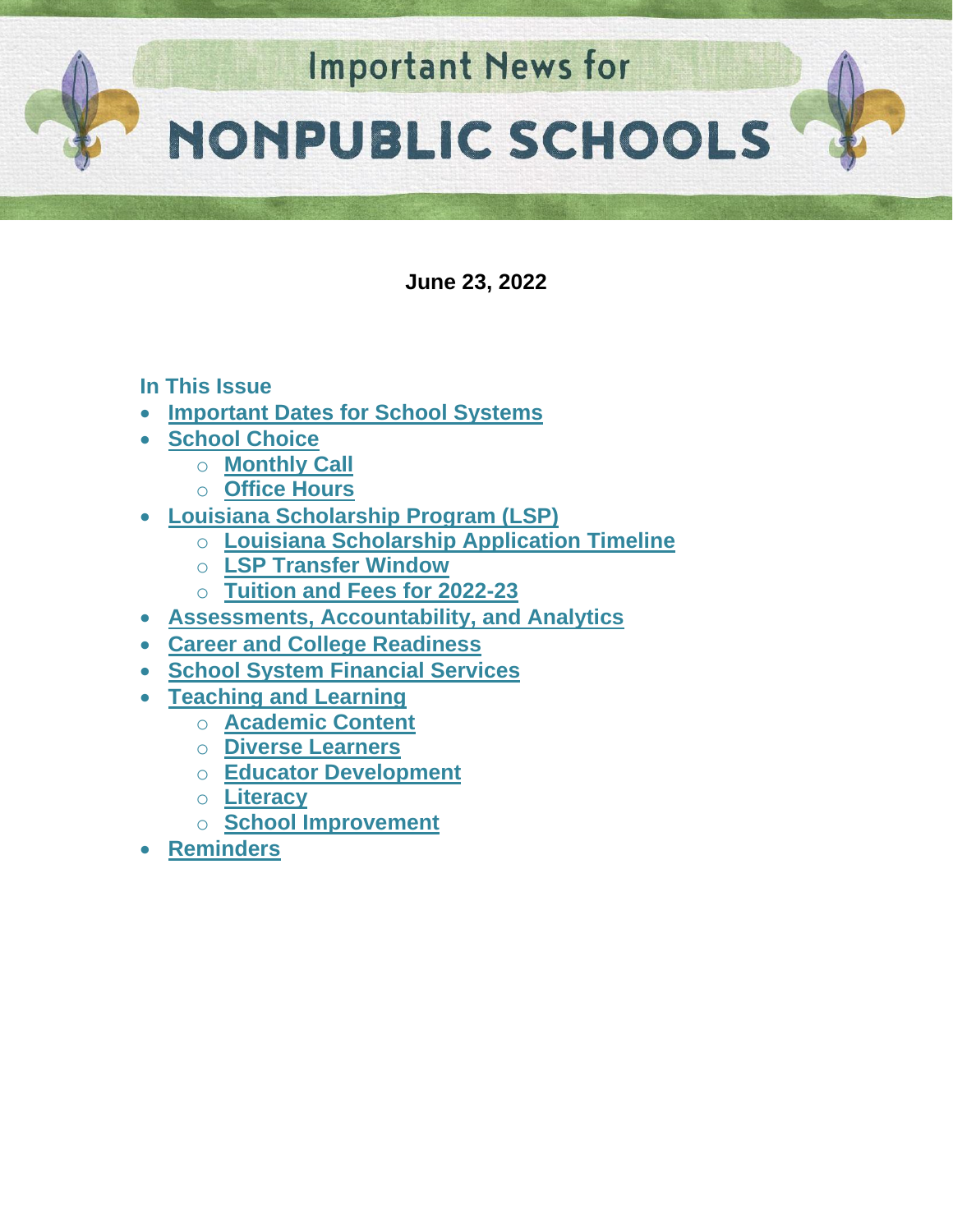# <span id="page-1-0"></span>**Important Dates for School Systems**

| <b>Office Hours</b>                                                                                                                                              |                          |  |  |  |  |  |
|------------------------------------------------------------------------------------------------------------------------------------------------------------------|--------------------------|--|--|--|--|--|
| <b>Office Hours Title</b>                                                                                                                                        | <b>Zoom Link</b>         |  |  |  |  |  |
| P-EBT Data Managers Office Hours                                                                                                                                 | June 28 at 10 a.m.       |  |  |  |  |  |
| Early Childhood Lead Agencies Office Hours                                                                                                                       | June 28 at 3 p.m.        |  |  |  |  |  |
| <b>Assessment and Accountability Office Hours</b>                                                                                                                | June 28 at 3:45 p.m.     |  |  |  |  |  |
| <b>Monthly Calls*</b>                                                                                                                                            |                          |  |  |  |  |  |
| <b>Monthly Call Title</b>                                                                                                                                        | <b>Zoom Link</b>         |  |  |  |  |  |
| <b>Nutrition Support Monthly Call</b>                                                                                                                            | July 5 at 1 p.m.         |  |  |  |  |  |
| Data Coordinator Monthly Call                                                                                                                                    | July 14 at 1 p.m.        |  |  |  |  |  |
| Legislative and Policy Support Monthly Call                                                                                                                      | July 17 at 10 a.m.       |  |  |  |  |  |
| Assessment and Accountability Monthly Call                                                                                                                       | July 19 at 3:45 p.m.     |  |  |  |  |  |
| <b>Student Well-Being Monthly Call</b>                                                                                                                           | July 20 at 9:30 a.m.     |  |  |  |  |  |
| <b>Nonpublic Monthly Call</b>                                                                                                                                    | <b>July 20 at 2 p.m.</b> |  |  |  |  |  |
| Federal Support and Grantee Relations Monthly Cal                                                                                                                | July 21 at 10 a.m.       |  |  |  |  |  |
| Career and College Readiness Monthly Call                                                                                                                        | July 28 at 3 p.m.        |  |  |  |  |  |
| <b>Education Technology Monthly Call</b>                                                                                                                         | August 11 at 9 a.m.      |  |  |  |  |  |
| *Monthly call presentations are available in the School Improvement Library. View the School System<br>Support Calendar to access a complete schedule of events. |                          |  |  |  |  |  |
| <b>Upcoming Events</b>                                                                                                                                           |                          |  |  |  |  |  |
| School Support Institutes Webinar                                                                                                                                | June 29 at 10 a.m.       |  |  |  |  |  |
| Guidance for Leading Inclusive Special Education Programs Webinar                                                                                                | July 5 at 1 p.m.         |  |  |  |  |  |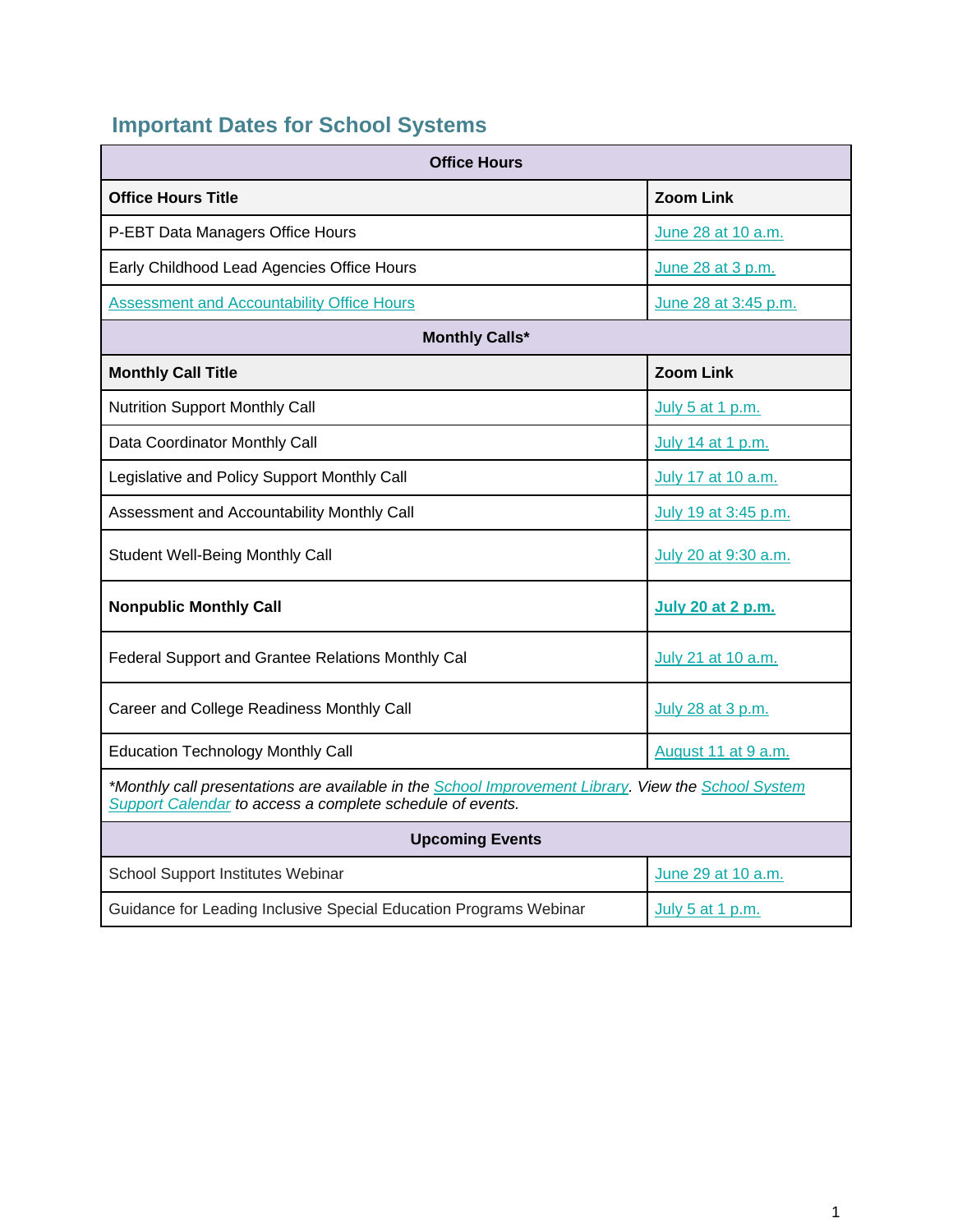## <span id="page-2-1"></span><span id="page-2-0"></span>**School Choice Monthly Call**

Our next monthly call will be held on **July 20th at 2pm**. We will provide information for the upcoming 2022-23 school year during July's call.

- You can get a copy of June's monthly call deck [here:](https://www.louisianabelieves.com/docs/default-source/district-support/nonpublic-monthly-call-june-2022.pdf) [https://www.louisianabelieves.com/docs/default-source/district-support/nonpublic-monthly-call](https://www.louisianabelieves.com/docs/default-source/district-support/nonpublic-monthly-call-june-2022.pdf)[june-2022.pdf](https://www.louisianabelieves.com/docs/default-source/district-support/nonpublic-monthly-call-june-2022.pdf)
- You can always join the monthly calls usin[g](https://ldoe.zoom.us/j/95207641144?pwd=SDJib051bkVEemM3SzExcXRTUEJRUT09) [this link:](https://ldoe.zoom.us/j/95207641144?pwd=SDJib051bkVEemM3SzExcXRTUEJRUT09) <https://ldoe.zoom.us/j/95207641144?pwd=SDJib051bkVEemM3SzExcXRTUEJRUT09>

## <span id="page-2-2"></span>**Office Hours**

The Office of School Choice-Nonpublic Schools Team will be offering a new service called [Office Hours.](https://www.picktime.com/LDEnonpublicschools) We are offering office hours to provide one-on-one assistance regarding any questions you may have.

Office hours will be offered each week for **school administrators and other school system employees.** Office hours will be held Tuesdays and Thursdays from 10:30 a.m. to 11:30 a.m.

You can book your Office Hours call using this [link:](https://www.picktime.com/LDEnonpublicschools) <https://www.picktime.com/LDEnonpublicschools>

In order to make sure that every school gets an opportunity to schedule a call, each call will be limited to 15 minutes. When booking your call, you must include a description of what you'd like to discuss during the call in the "booking notes" section of the form. This will ensure that our staff is prepared ahead of the call and can effectively use the time to address your concerns.

PLEASE NOTE: If you miss your scheduled time, you will need to book a new appointment time. If you have any questions about Office Hours, please reach out to us at studentscholarships@la.gov for assistance.

*This service is not available to families. Families with questions should submit them to*  **studentscholarships@la.gov**

**Louisiana Scholarship Program (LSP)**

### <span id="page-2-3"></span>**Louisiana Scholarship Application Timeline**

| <b>PROCESS</b>                | <b>DEADLINE</b> |  |
|-------------------------------|-----------------|--|
| <b>Transfer Window Closes</b> | 7/18            |  |

*All dates are tentative, please review future issues of the Nonpublic newsletter for all updates*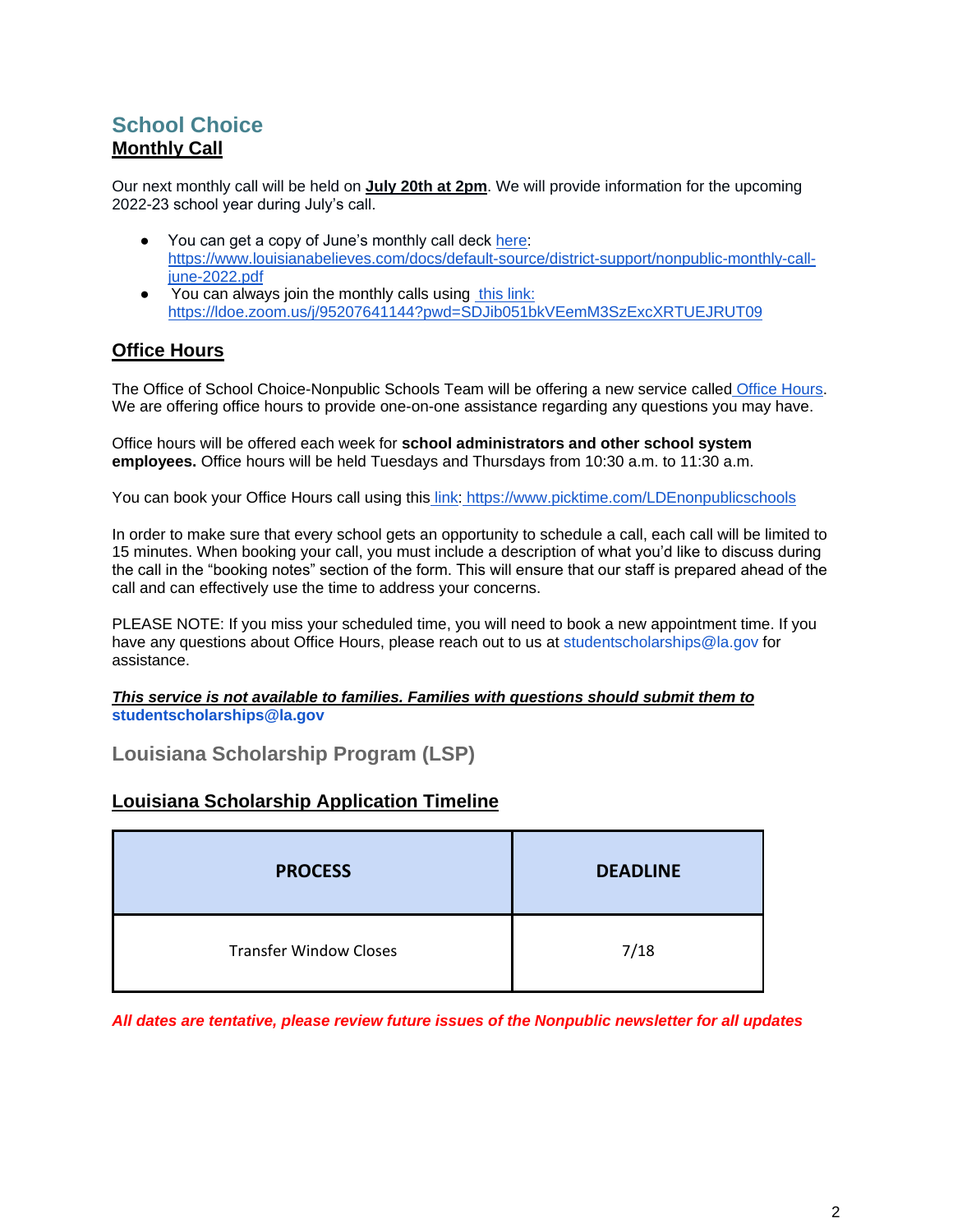## <span id="page-3-0"></span>**LSP Transfer Window**

The transfer window for the 2022-23 school year opened on **June 15th**. Please submit all completed transfer forms to studentscholarships@la.gov

You can access a copy of the 2022-23 su[m](https://www.louisianabelieves.com/docs/default-source/nonpublic-schools/2022-23-lsp-summer-transfer-form.pdf?sfvrsn=a2626518_2)mer transfer form [here:](https://www.louisianabelieves.com/docs/default-source/nonpublic-schools/2022-23-lsp-summer-transfer-form.pdf?sfvrsn=a2626518_2) [https://www.louisianabelieves.com/docs/default-source/nonpublic-schools/2022-23-lsp-summer](https://www.louisianabelieves.com/docs/default-source/nonpublic-schools/2022-23-lsp-summer-transfer-form.pdf?sfvrsn=a2626518_2)[transfer-form.pdf?sfvrsn=a2626518\\_2](https://www.louisianabelieves.com/docs/default-source/nonpublic-schools/2022-23-lsp-summer-transfer-form.pdf?sfvrsn=a2626518_2)

## <span id="page-3-1"></span>**Tuition and Fees for 2022-23**

All participating Louisiana Scholarship Program schools must submit 2022-2023 tuition and fee information by **5:00 p.m. on June 24th** via **[this form.](https://form.jotform.com/221565107309149)**

#### **\****Please do not use old/saved links to complete this form***.**

Schools submit tuition and fee information to the LDOE. Tuition and fees received through the Scholarship Program for participating students must not exceed tuition and fees charged to enrolled students not participating in the program. Scholarship funds may not be used to pay tuition and fees for students not participating in the Scholarship Program

Eligible fees are those charged to all students, regardless of scholarship participation. **Please do not list any non-eligible fees that are charged only to some students.**

- **Examples of eligible fees include**: new student registration, graduation fees, technology fees, etc.
- **Examples of ineligible fees include**: non-Catholic student fees, transportation, optional extracurricular fees, out of parish fees, etc.

Please enter the tuition and eligible fees for EVERY grade served by the school, even if there are no current Louisiana Scholarship Program students enrolled in those grades. *For example, if the school serves grades 6 - 8, then there should be tuition and fee amounts filled in for grades 6 - 8.*

In addition to submitting tuition information and documentation, schools must upload signed copies of:

- [Individual Enrichment Assurances Form,](https://urldefense.proofpoint.com/v2/url?u=https-3A__drive.google.com_file_d_1fSbVOa37qWUYyWnhS4-5F-2DfaOg1WQgBXDX_view&d=DwMFAg&c=xlPCXuHzMdaH2Flc1sgyicYpGQbQbU9KDEmgNF3_wI0&r=P567e1YhJy265zNVv7fFPnov78solC_LIJ9Q16ha9js&m=ITTOyFstX1wecsA-RI5HNP9ftlo_xbto1ccmvG8KI7o&s=qAkZysqCt9dswSdlXH6isZ6LV-hA1nY5HIMyD_kW7cw&e=) signed by all board members, school administrators and principals
- [Educational Purposes Assurances Form,](https://urldefense.proofpoint.com/v2/url?u=https-3A__drive.google.com_file_d_1-2DMr4A3bnpJqNK435-5FjjmwtBBmjUQFZ3c_view&d=DwMFAg&c=xlPCXuHzMdaH2Flc1sgyicYpGQbQbU9KDEmgNF3_wI0&r=P567e1YhJy265zNVv7fFPnov78solC_LIJ9Q16ha9js&m=ITTOyFstX1wecsA-RI5HNP9ftlo_xbto1ccmvG8KI7o&s=zHgvfjyjgAObnvYj4U7vDhTP7YOtXEYJa29L9vAb9Zk&e=) signed by the principal

The tuition and fees charged for a sample of non-Scholarship students will be reviewed to verify that the tuition and fee amount charged for these students is not less than the amounts charged to students participating in the Scholarship Program. In the event that the financial audit identifies a finding regarding inappropriate payment of tuition and fees, payment adjustments will be made, schools may be required to reimburse the Department for overpaid tuition and fees, and schools may receive further sanctions.

If your school is not listed on the Jotform, please email studentscholarships@la.gov to have your school added to the list.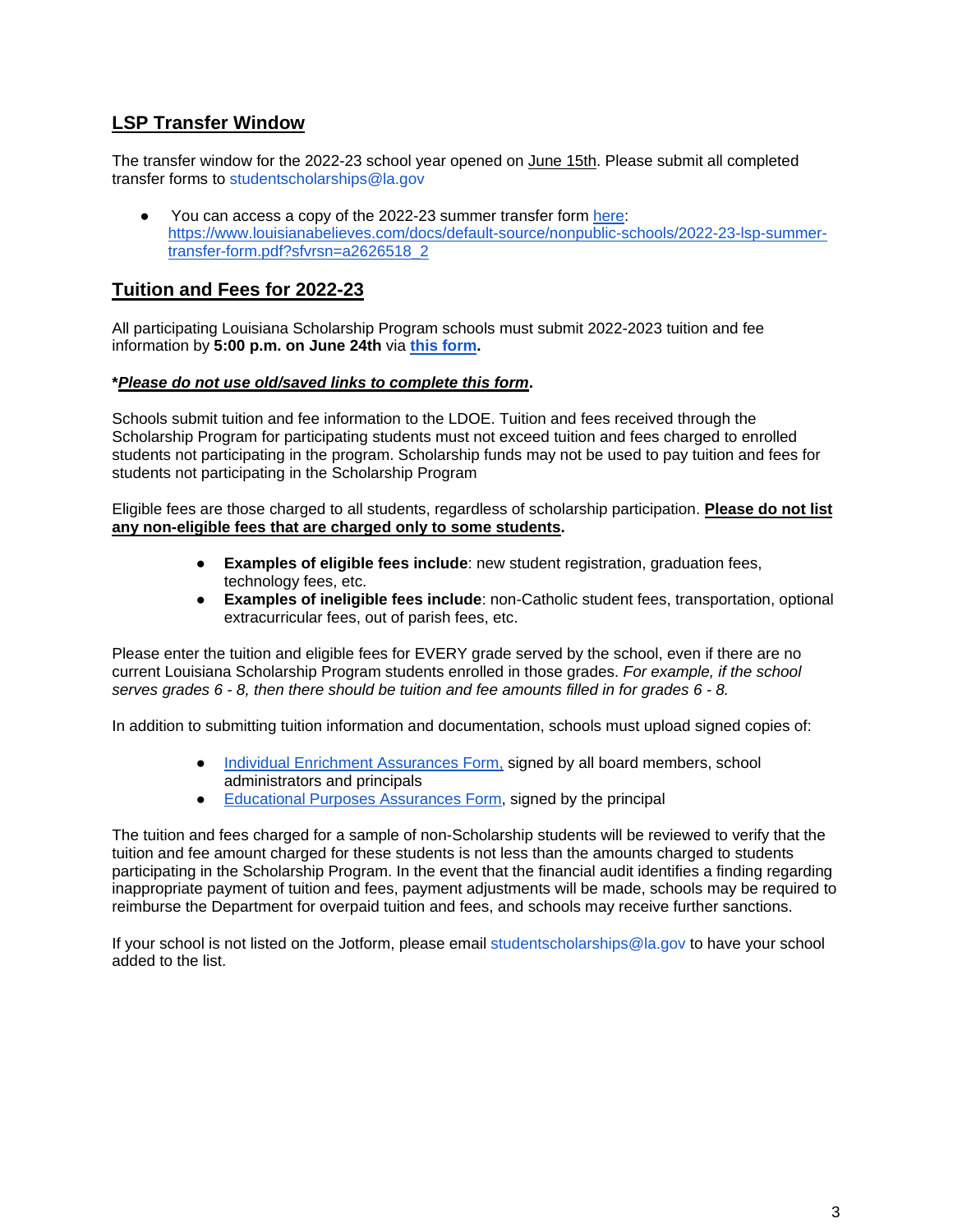## **Assessments, Accountability and Analytics**

## **State Placement Testing**

**Please share this information with school and district test coordinators.**

Pursuant to Bulletin 1566, Chapter 5: Placement Policies, transfer students, students seeking to transfer to a public school in grades 5 or 9 from any in-state nonpublic school, approved home study program, or out-of-state school shall be required to take the English language arts and mathematics portions of the State Placement Test.

- The 2022-2023 state placement test will be available in DRC INSIGHT beginning July 1.
- When possible, please notify DRC 30 days prior to testing students.
- Results will be returned in the reporting section of INSIGHT.
- If a school tested in June with the prior year test, results will return as expected.

Please contact [assessment@la.gov](mailto:assessment@la.gov) with questions.

## **LEAP 2025**

#### **Please share this information with school and district test coordinators.**

Please submit any voids for the high school testing window that began on June 20 and ends on June 24 as soon as possible, but no later than June 27.

Please contact [assessment@la.gov](mailto:assessment@la.gov) with questions related to LEAP 2025.

## <span id="page-4-0"></span>**Career and College Readiness**

### **LEAP 2025 Statewide Graduation Flexibilities**

#### **Please share with secondary supervisors, high school administrators, district test coordinators and school counselors.**

The Board of Elementary and Secondary Education (BESE) has granted additional opportunities for high school seniors to meet the LEAP 2025 and Career Diploma IBC credentialing requirement for students in all school systems.

The aforementioned opportunities are available to high school seniors statewide who were enrolled during spring 2022 and will have graduated by August 31, 2022; met all other graduation requirements; and attempted all LEAP 2025 assessments at least one time. Please refer to the Regulatory Flexibility [Guidance document](https://www.louisianabelieves.com/docs/default-source/links-for-newsletters/update-2022-leap-2025-statewide-graduation-flexibilities.pdf) for additional information.

Please contact [highschoolacademics@la.gov](mailto:highschoolacademics@la.gov) with questions.

### **Carl Perkins Leader Retreat**

#### **Please share with Perkins representatives from each educational agency.**

LCTCS and LDOE will convene an in-person CTE Leaders Retreat on July 20, 2022 at the West Baton Rouge Conference Center. [Registration](https://forms.office.com/Pages/ResponsePage.aspx?id=KJvr2XzPOkSIdWXp-b6r_lISPvs3XmJOl31IRYQ5FXZUMzBFODQ3VTFKNUc5VERVUEZQU0xKQVBERC4u) for the Carl Perkins CTE Leaders Retreat is by invitation only, exclusive to the Perkins representative from each educational agency.

The exclusivity of the retreat is designed with the intention to foster a brave environment that allows for strengthening connections, deepening knowledge, and supporting leadership development.

Please contact [jumpstart@la.gov](mailto:jumpstart@la.gov) with questions.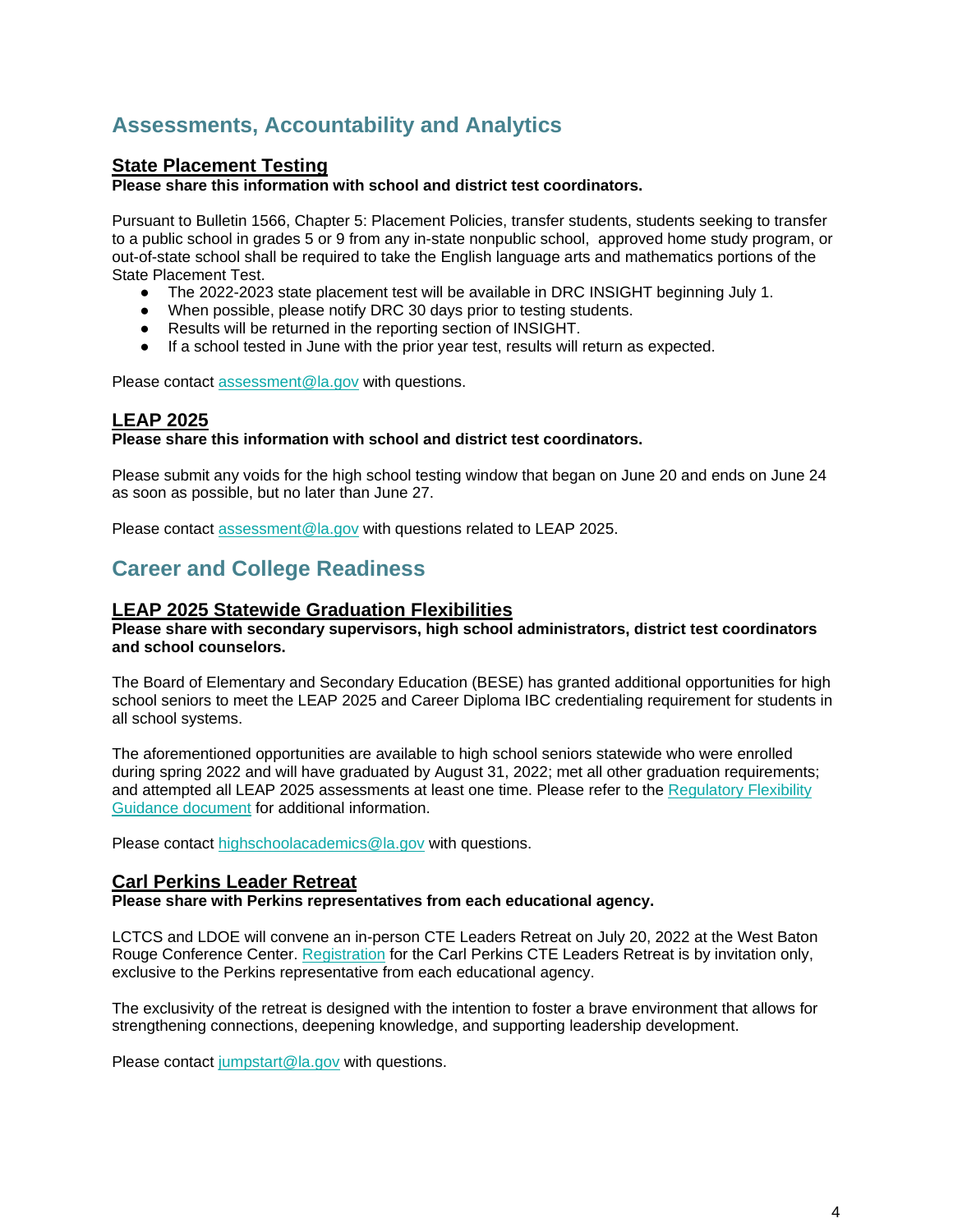## **School System Financial Services**

## **Required Services Request for Reimbursements**

**Please share with financial officials.**

The LDOE is currently accepting Required Services requests for reimbursement for the School Year 2021-2022. Please see the attached [Memo](https://www.louisianabelieves.com/docs/default-source/nonpublic-schools-finance/required-services-memo.pdf) for details and links to resource materials.

Submissions must be submitted electronically and are due by September 30, 2022. For questions please contact [nonpublicschoolfinancehelpdesk@la.gov](mailto:nonpublicschoolfinancehelpdesk@la.gov)

## <span id="page-5-0"></span>**Teaching and Learning**

## <span id="page-5-1"></span>**Academic Content**

#### **High School Outbreak Science Pilot: Free Summer Professional Learning Please share with CTE supervisors, high school science/STEM supervisors and administrators, and high school STEM teachers.**

The Department is supporting a high school [outbreak science pilot](https://drive.google.com/file/d/1hdzyczwchOaatOE354O0OV4mGCEMTlyF/view?usp=sharing) in partnership with the Operation [Outbreak](https://operationoutbreak.org/) development team from the Broad Institute. Feedback from participating schools and teachers will inform the design and potential future implementation of high school STEM coursework. Interested educators are invited to attend a free four-day virtual summer training July 11-14. To reserve a space in this training, participants must [register](https://forms.gle/vMZ6F1Hf4VVcwhPD9) no later than June 30.

Please email [STEM@la.gov](mailto:STEM@la.gov) with questions and for more information about pilot participation.

## **STEM and High School Science Teacher Micro-Credentialing Opportunity Expanded**

**Please share with high school science/STEM supervisors, administrators, and teachers.**

The Department has received an Education Innovation and Research grant from the U.S. Department of Education to research and develop a new mechanism to provide high-quality professional support and one of the nation's first credentialing systems to recognize the expertise of STEM teachers. This opportunity is now expanding to include high school biology, chemistry, and physics teachers who are currently teaching or plan to teach [high-quality science](https://www.louisianabelieves.com/docs/default-source/year-long-planning/high-quality-science-curriculum.pdf?sfvrsn=7d969a1f_14) curriculum during the upcoming academic year[.](https://www.louisianabelieves.com/resources/library/k-12-science-resources) Teachers who teach coursework within the Pre-Engineering or Digital Design and Emergent Media high school [STEM Pathways](https://louisianabelieves.com/courses/louisiana-stem-initiative) are also eligible.

Please visit the [research project information page](https://www.rand.org/education-and-labor/projects/STEM-micro-credentials.html) [f](https://www.rand.org/education-and-labor/projects/STEM-micro-credentials.html)or more information. Interested participants should contact [STEM@la.gov](mailto:STEM@la.gov) by August 1 to register. Please contact STEM@la.gov with questions.

## **Biology, Chemistry, and Physics Curriculum Pilot Deadline Extended to July 1 Please share with principals, curriculum/science supervisors, and high schools supervisors.**

Any school systems planning to pilot [OpenSciEd High School](https://www.louisianabelieves.com/docs/default-source/year-long-planning/openscied-high-school-pilot.pdf) Biology, Chemistry, and/or Physics materials during the upcoming school year must be listed with the Department as a participating pilot system in order to obtain access to materials, professional learning, and implementation support. Systems who indicated plans to implement the pilot within Super App received communication regarding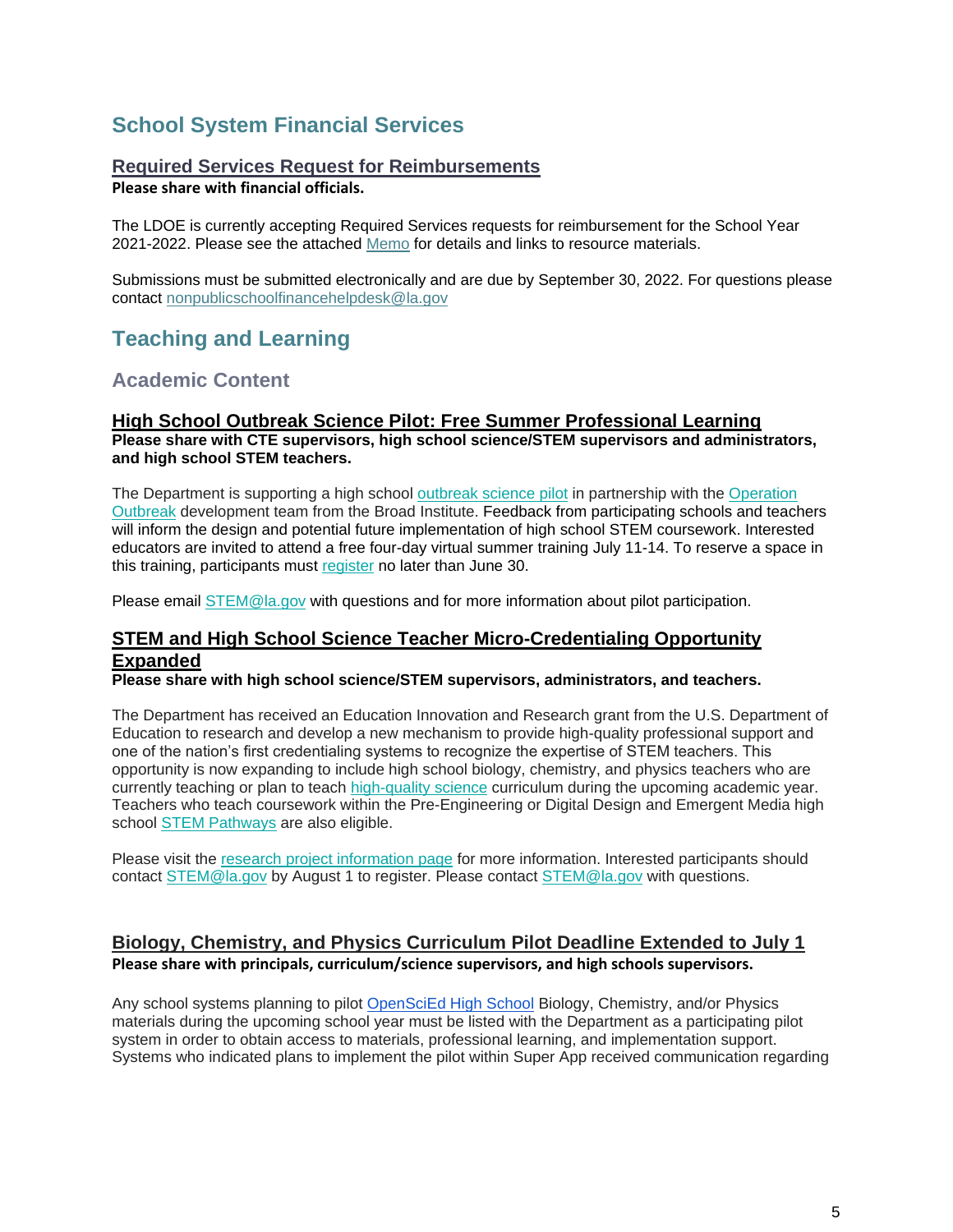specific action steps required to confirm participation. Due to the nature of this pilot, opportunities to secure kit materials and professional learning are limited and time sensitive. Systems planning to participate in the pilot must contact [STEM@la.gov](mailto:STEM@la.gov) no later than July 1.

Please contact [STEM@la.gov](mailto:STEM@la.gov) with questions.

## <span id="page-6-0"></span>**Diverse Learners**

#### **Guidance for Leading Inclusive Special Education Programs June Update Please share with system leaders and special education leaders.**

The Department will continue to release monthly [guidance](https://www.louisianabelieves.com/resources/library/school-improvement) this summer covering a critical topic of special education programming and will follow each release with a webinar that will support school system implementation. School system leaders are encouraged to review the guidance materials and attend webinars in partnership with special education leaders. On June 28, the Department will release guidance on cultivating high-quality teaching and learning aligned to Louisiana's Vision for Success. School system leaders are encouraged to attend the hour-long implementation webinar on [July 5 at 1 p.m.](https://ldoe.zoom.us/j/99590926305?pwd=M0pEQ0cyMm9ERGdqU3FsODFOMjVUZz09)

Please contact [diverselearnersupport@la.gov](mailto:diverselearnersupport@la.gov) with questions.

#### **Reminder: Annual Parent Survey for Parents of Students with Disabilities Please share with special education leaders.**

Each year the Departmen[t](https://louisianabelieves.com/students-with-disabilities/louisiana-special-education-parent-involvement-survey) [surveys](https://louisianabelieves.com/students-with-disabilities/louisiana-special-education-parent-involvement-survey) parents of children with disabilities in specific school systems to seek feedback on parental involvement. **We are looking for input from parents in the following school systems by June 30:** Avoyelles, Calcasieu, Caldwell, Iberia, Iberville, Lafayette, Natchitoches, St. Charles, St. Helena, St. Martin, Tensas, City of Bogalusa, Special School District, Belle Chasse Academy, The MAX Charter School, Community School for Apprenticeship Learning, Inc., Voices for International Business and Education, Lycee Francais de la Nouvelle-Orleans, New Orleans College Preparatory Academies, FirstLine Schools, Inc., Northeast Claiborne Charter, Acadiana Renaissance Charter Academy, Lafayette Charter Foundation, Alice M. Harte Elementary Charter School, New Orleans Charter Science and Mathematics High School, McDonogh 42 Charter School, and GEO Next Generation High School.

School systems listed above should ensure they have sent parents of students with disabilities a letter with survey access information and continue to use all communication structures to encourage parent participation.

Please contact [specialeducation@la.gov](mailto:specialeducation@la.gov) with questions.

## <span id="page-6-1"></span>**Educator Development**

### **Continuous Learning Toolkit Released**

**Please share with system leaders.**

The Department recently released the [Continuous Learning Toolkit.](https://www.louisianabelieves.com/docs/default-source/covid-19-resources/continuous-learning-toolkit.pdf) This toolkit includes guidance for system leaders on how to develop a continuous learning plan for modified operations during extended school closures. The Department will host a second webinar on July 14 at 9 a.m. System leaders should plan to attend the July webinar if they missed the one held on June 15.

#### **Webinar Date and Time:** July 14 at 9 a.m.

**Webinar Link[:](https://ldoe.zoom.us/j/99824313990?pwd=eXFsOXMxb0svWmhscWcwNFJBOWtiUT09)** <https://ldoe.zoom.us/j/99824313990?pwd=eXFsOXMxb0svWmhscWcwNFJBOWtiUT09>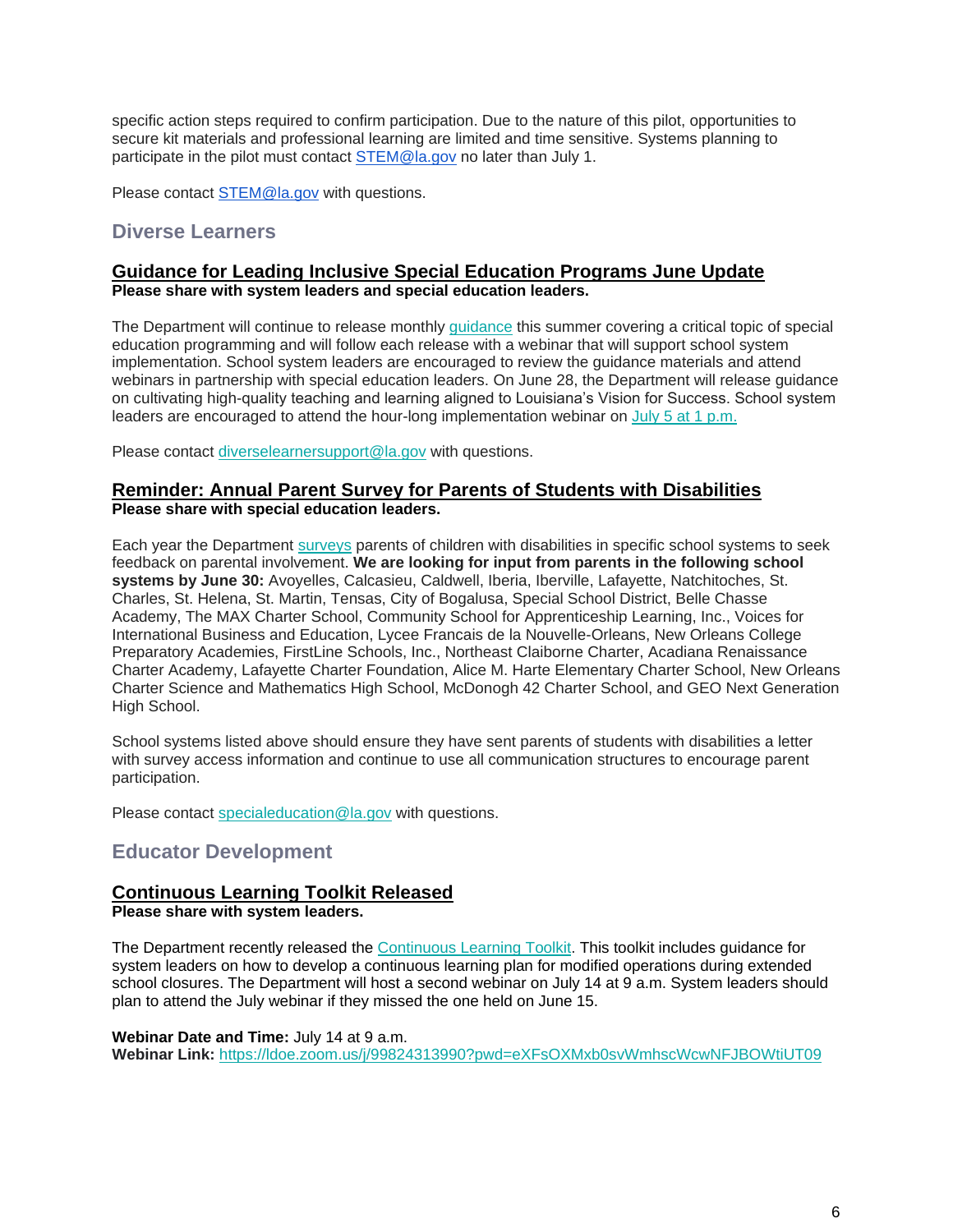**Webinar Phone Number:** 1-346-248-7799 **Meeting ID#:** 998 2431 3990 **Passcode:** 901854

Please contact [keisha.thomas2@la.gov](mailto:Keisha.Thomas2@la.gov) with questions.

#### **New Teacher Experience: Pilot Opportunity Deadline June 24 Please share with school leaders and system leaders.**

The New Teacher Experience (NTE) Pilot will provide school systems with strategies to foster a community of practices and create conditions for effective teaching and learning. In addition, the pilot will support the direct work of principals, mentors, and colleagues with new teachers. Participating school systems will be asked to implement best practices throughout the year and work with the LDOE in fine tuning the New Teacher Experience.

School systems may be interested in participating in this pilot if they do not have a support program in place for new teachers, or if they have one that they want to modify to include additional best practices. All pilot participants will need to have teachers participate in at least two of the following supports for new teachers:

- Affinity groups
- Professional development modules
- Mentoring

Funding will be provided to support the NTE. Funding may be used for

- stipends for mentors supporting new teachers,
- funding for mentor training and credentialing,
- travel costs for attending in person training sessions, and.
- completion stipends for participating new teachers.

#### **School Systems could receive up to \$50,000 to support this work.**

The [application](https://docs.google.com/forms/d/e/1FAIpQLSfhekakJahgArZUUi0-BZWjbk4jKUVVmTZCiyN8cliZfIc9jg/viewform?usp=sf_link) for this pilot opportunity is now open. The application process is simple and should take about ten minutes to complete. If interested, please submit an [application](https://docs.google.com/forms/d/e/1FAIpQLSfhekakJahgArZUUi0-BZWjbk4jKUVVmTZCiyN8cliZfIc9jg/viewform?usp=sf_link) by **June 24.**

Please send questions to [laurie.carlton@la.gov.](mailto:laurie.carlton@la.gov)

#### **New Teacher Experience: Summer Kick-Off Registration**

**Please share with school leaders and system leaders.**

The Department will host the [New Teacher Experience: Summer Kick Off](https://www.louisianabelieves.com/docs/default-source/awards/new-teacher-experience-summer-kick-off.pdf?sfvrsn=fa4e6518_2) on **July 25** in Baton Rouge. This will be a full day of professional development and fun to welcome our new Louisiana teachers.

[Registration](https://docs.google.com/forms/d/e/1FAIpQLSfhekakJahgArZUUi0-BZWjbk4jKUVVmTZCiyN8cliZfIc9jg/viewform?usp=sf_link) for this event will be first come, first served. School systems must have the name and email address of new teachers in order to register for this event. New teachers must already be hired by a school system in order to be registered.

The [registration link](https://docs.google.com/forms/d/e/1FAIpQLSfhekakJahgArZUUi0-BZWjbk4jKUVVmTZCiyN8cliZfIc9jg/viewform?usp=sf_link) is now open and will close **Friday, July 8** or once capacity is reached. New teachers registered for this event will receive logistical details via email prior to the event.

Please contact [laurie.carlton@la.gov](mailto:laurie.carlton@la.gov) with questions.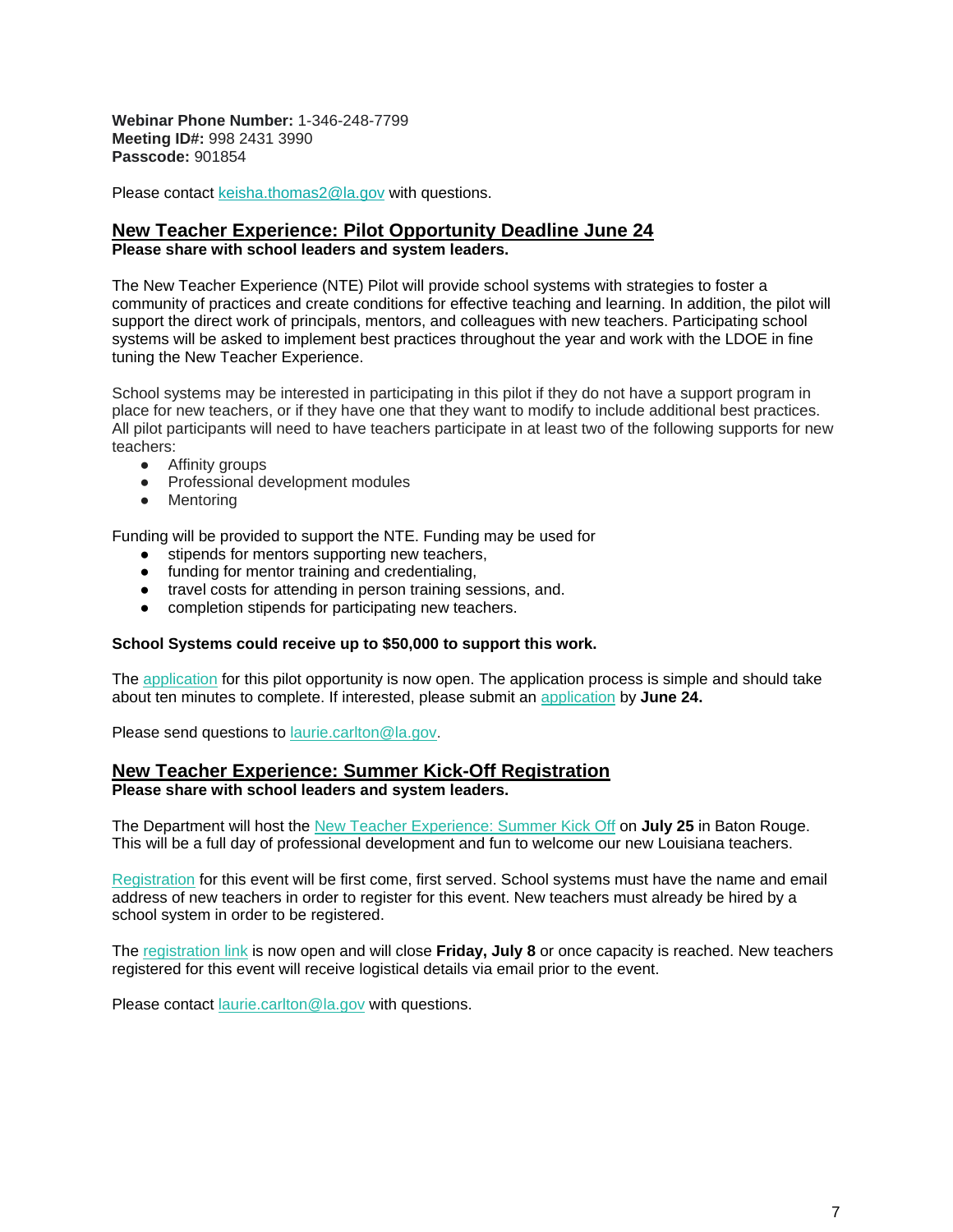## **Workforce Reporting Update**

#### **Please share with systems leaders, school leaders, human resource directors, security coordinators, and data managers.**

The new Workforce Dashboard is available to all system and site leaders. To gain access, please reach out to your system's Security Coordinator. If you missed the June webinar on how to access and navigate the EdLink Workforce Dashboard, please be sure to join the August session. July's session will focus on best practices for interacting with your workforce data, so you will still be able to engage in the session, even if you missed the June webinar. Details for the July and August webinars follow.

#### **Workforce Reporting: Dashboard Best Practices: using the dashboard in your workflow**

- **Meeting Date and Time: July 12 at 10 a.m.**
- **Meeting Link:** <https://zoom.us/j/8322783910?pwd=OGNjTTNXQTg4bUVqVHVaZHVET1gydz09>
- **Meeting ID#:** 832 278 3910
- **Meeting Passcode:** i3PfJs

#### **Combination Training for participants unable to attend in June or July**

- **Meeting Date and Time:** August 9 at 10 a.m.
- **Meeting Link:** <https://zoom.us/j/8322783910?pwd=OGNjTTNXQTg4bUVqVHVaZHVET1gydz09>
- **Meeting ID#:** 832 278 3910
- **Meeting Passcode:** i3PfJs

Please contact [emily.smiley@la.gov](mailto:emily.smiley@la.gov) with questions.

## <span id="page-8-0"></span>**Literacy**

## **Regional Literacy PD Opportunities**

#### **Please share with literacy teachers and leaders.**

The Literacy Division will be embarking on a summer regional PD tour with stops in every region of Louisiana. Please refer to the table below for details on this opportunity. All schools and systems in the parishes listed for each region are invited to attend. Please use the registration links for each region to sign-up for this free professional development opportunity. Topics will include literacy resources to help teachers and interventionists provide targeted supports, foundational skills support for upper elementary students, and literacy best practices implementation support for middle and high school instruction.

| Date & Time                      | <b>Region</b> | <b>Venue</b>                                                                                       | <b>Included Parishes</b>                                                                                                                                                    | <b>Registration Link</b> |
|----------------------------------|---------------|----------------------------------------------------------------------------------------------------|-----------------------------------------------------------------------------------------------------------------------------------------------------------------------------|--------------------------|
| July 11<br>9:45 a.m. - 3:45 p.m. | Central       | <b>EBRPL - Main Library</b><br>7711 Goodwood Blvd.<br>Baton Rouge, LA 70806<br>Max Capacity: 300   | Ascension, Assumption,<br>Avoyelles, EBR, East<br>Feliciana, Iberia, Iberville,<br>Lafayette, Pointe Coupee,<br>St. Landry, St. Martin, St.<br>Mary, WBR, West<br>Feliciana | https://bit.ly/3Hxl9ux   |
| July 12<br>$8:30$ a.m. $-3$ p.m. | Northshore    | <b>Treen Technology Center</b><br>2024 Livingston St.<br>Mandeville, LA 70448<br>Max Capacity: 200 | Bogalusa, St. Helena, St.<br>Tammany, Tangipahoa,<br>Washington                                                                                                             | https://bit.ly/3O2dTdZ   |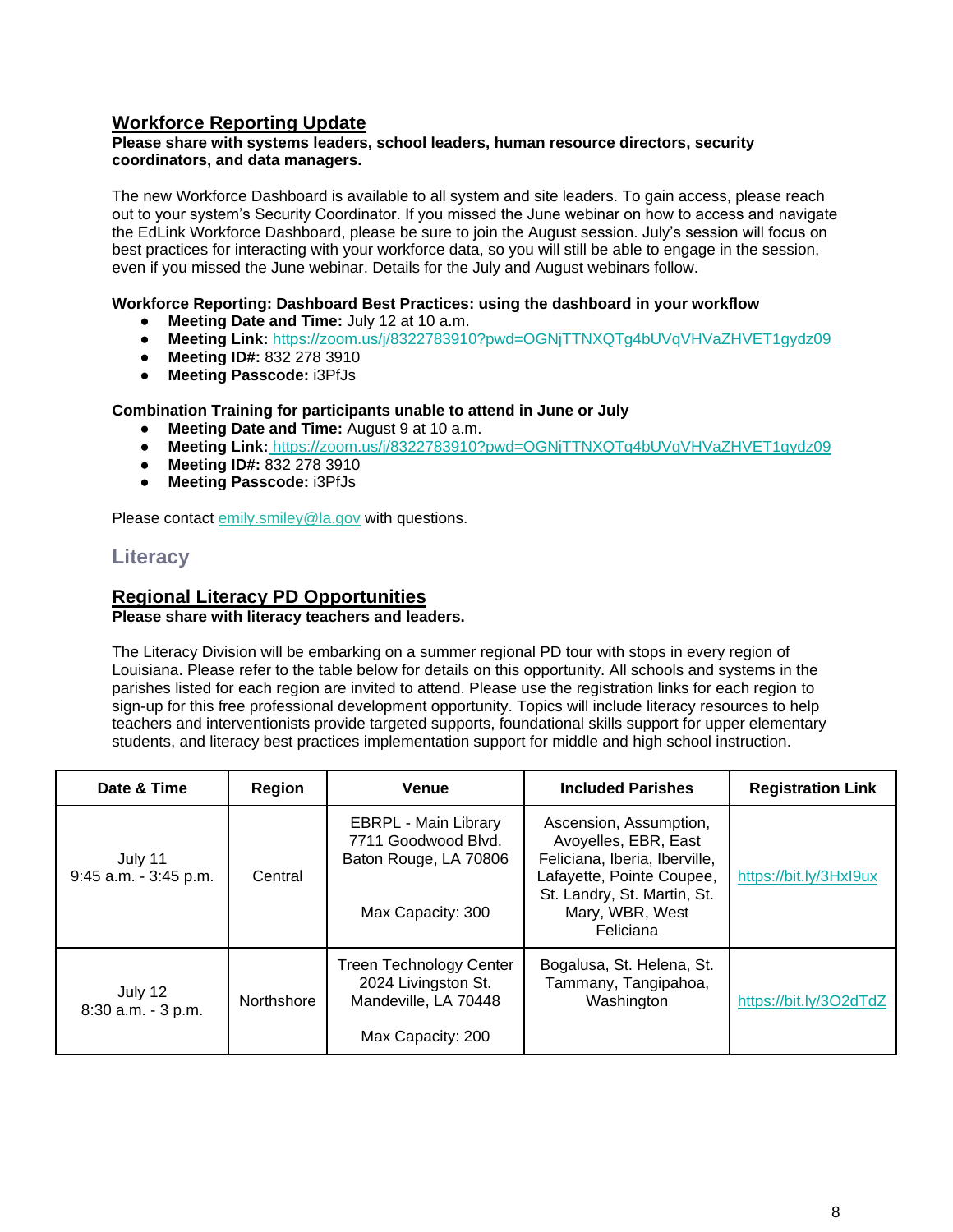| July 13<br>8:30 a.m. - 3 p.m. | Southeast        | St. Charles Parish Public<br><b>Schools Professional</b><br><b>Learning Center</b><br>12727 US-90<br>Luling, LA 70070<br>Max Capacity: 200 | Lafourche, Jefferson,<br>Orleans, Plaquemines, St.<br>Bernard, St. Charles, St.<br>James, St. John,<br>Terrebonne                                                                       | https://bit.ly/3b7kDso |
|-------------------------------|------------------|--------------------------------------------------------------------------------------------------------------------------------------------|-----------------------------------------------------------------------------------------------------------------------------------------------------------------------------------------|------------------------|
| July 19<br>8:30 a.m. - 3 p.m. | <b>Northeast</b> | <b>OPSB Commons</b><br>765 Slack Street<br>West Monroe, LA 71291<br>Max Capacity: 150                                                      | Caldwell, Catahoula,<br>Concordia, East Carroll,<br>Franklin, Jackson, Lasalle,<br>Lincoln, Madison, Monroe,<br>Morehouse, Ouachita,<br>Richland, Tensas, Union,<br><b>West Carroll</b> | https://bit.ly/3xvhl9L |
| July 20<br>8:30 a.m. - 3 p.m. | <b>Northwest</b> | Airline High School<br>Auditorium<br>2801 Airline Drive<br>Bossier City, LA 71111<br>Max Capacity: 300                                     | Bienville, Bossier, Caddo,<br>Claiborne, Desoto, Grant,<br>Natchitoches, Red River,<br>Sabine, Webster, Winn                                                                            | https://bit.ly/3xul9s1 |
| July 21<br>8:30 a.m. - 3 p.m. | Southwest        | Calcasieu Parish School<br><b>Board Central Office</b><br>3310 Broad St.<br>70615<br>Max Capacity: 200                                     | Acadia, Allen, Beauregard,<br>Calcasieu, Cameron,<br>Evangeline, Jefferson<br>Davis, Rapides, Vermilion,<br>Vernon                                                                      | https://bit.ly/3n002IY |

Please contact [louisianaliteracy@la.gov](mailto:louisianaliteracy@la.gov) with questions.

#### **Louisiana Literacy Intervention and Foundational Tools (LIFT) Kit Release Please share with literacy teachers and leaders.**

The Literacy Division has released a set of activities and resources to support teachers in providing targeted literacy support to struggling readers. These tools are housed in their own Literacy Intervention [and Foundational Tools \(LIFT\) Kit Library.](https://www.louisianabelieves.com/resources/library/lift-(literacy-interventions-and-foundational-tools)-kit-library) This complete toolkit introduces a diagnostic tool for identifying issues with reading fluency, including gaps in phonetic code knowledge and phonemic and/or phonological awareness. This tool allows teachers to pinpoint gaps in foundational skills and provide targeted support to improve reading fluency. A [recording](https://youtu.be/52BLBLAUpHQ) of the [LIFT: Literacy Interventions Foundational](https://www.louisianabelieves.com/docs/default-source/literacy/foundational-skills-don)  [Toolkit Session](https://www.louisianabelieves.com/docs/default-source/literacy/foundational-skills-don) presented at Teacher Leader Summit walks teachers and interventionists through the tool, how it should be used, and what resources are available to support teachers in providing targeted instruction and intervention.

Please contact [louisianaliteracy@la.gov](mailto:louisianaliteracy@la.gov) with questions.

#### **Teacher Leader Summit Session Recordings Added to the Literacy Library Please share with literacy teachers and leaders.**

The sessions that were presented by the Literacy Division at the recent Teacher Leader Summit have been recorded and added to the Literacy Library. Slide decks of the sessions are included for redelivery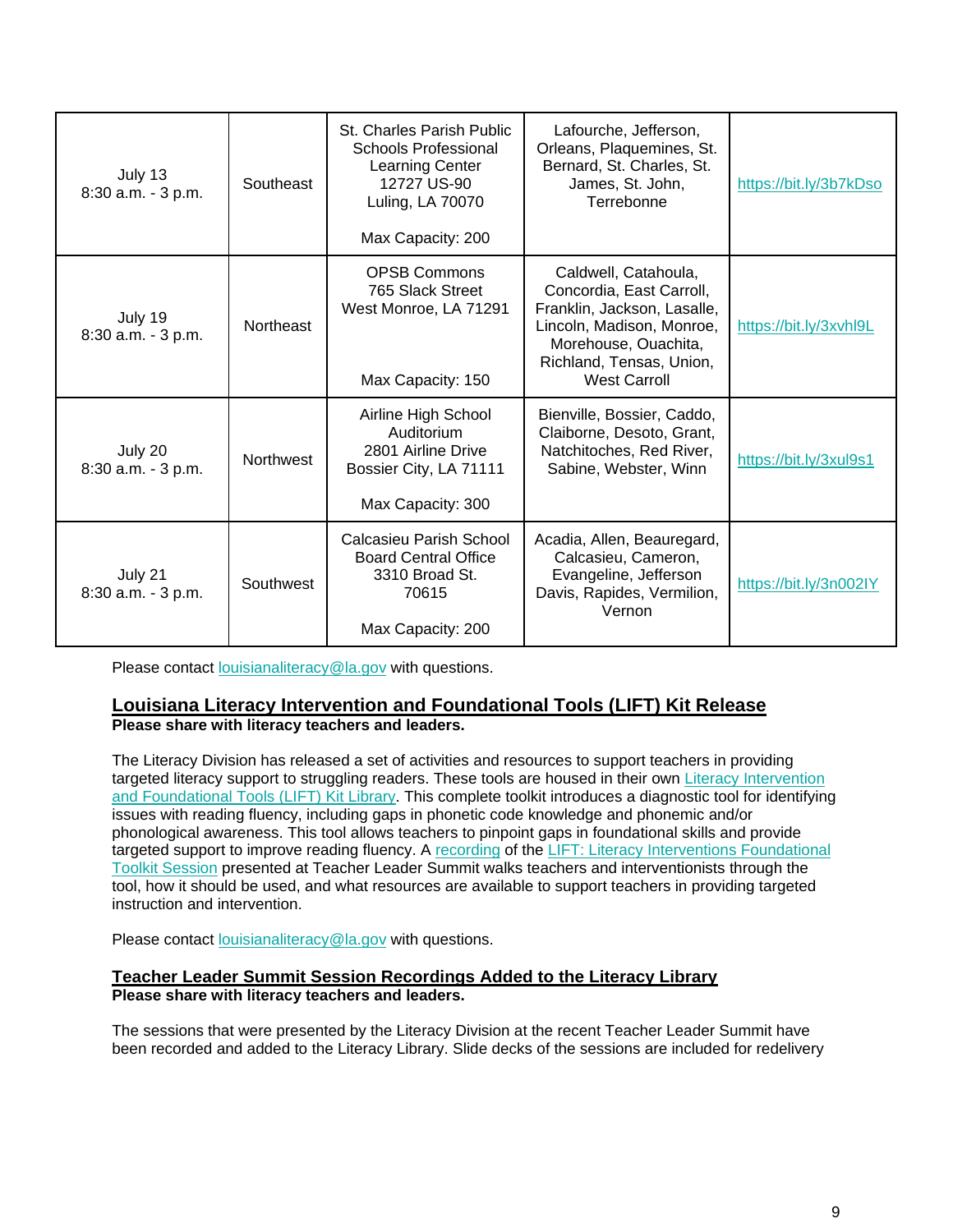#### purposes.

- [Foundational Skills Don't Stop in 2nd Grade! LIFT Kit Overview Video](https://youtu.be/52BLBLAUpHQ)
- [Foundational Skills Don't Stop in 2nd Grade! LIFT Kit Overview Slides](https://www.louisianabelieves.com/docs/default-source/literacy/foundational-skills-don)
- [Behavior Management and Trauma-Informed Literacy Strategies Video](https://youtu.be/ZVUSUVVMw2M)
- [Behavior Management and Trauma-Informed Literacy Strategies Slides](https://www.louisianabelieves.com/docs/default-source/literacy/behavior-management-and-trauma-informed-literacy-strategies.pdf)
- **•** [Instructional Literacy Implementation and Practices Video](https://youtu.be/RI7uZWM3_Xk)
- [Instructional Literacy Implementation and Practices Slides](https://www.louisianabelieves.com/docs/default-source/literacy/instructional-literacy-implementation-and-practices.pdf)
- **[Supporting Reading Foundations in Upper Elementary Video](https://youtu.be/iTTW927ey9E)**
- [Supporting Reading Foundations in Upper Elementary Slides](https://www.louisianabelieves.com/docs/default-source/literacy/supporting-reading-foundations-in-upper-elementary.pdf)
- [Building Content Area Literacy in the Secondary Classroom Video](https://youtu.be/gJOf42ZJP4o)
- **[Building Content Area Literacy in the Secondary Classroom Slides](https://www.louisianabelieves.com/docs/default-source/literacy/building-content-area-literacy-in-the-secondary-classroom.pdf)**

Please contact [louisianaliteracy@la.gov](mailto:louisianaliteracy@la.gov) with questions.

## <span id="page-10-0"></span>**School Improvement**

### **School Support Institutes 2022 - 2023**

**Please share with school and system leaders.**

#### **School Support Institutes Webinar**

The Division of School Improvement will be hosting a webinar on June 29 from 10 to 10:30 a.m. This webinar will provide information on School Support Institutes and how the SSI pathways align to existing best practices supports that are provided by the LDOE and its vendor partners. Participants will be able to submit questions during this webinar.

- **Webinar Date and Time:** June 29 at 10 a.m.
- **Webinar Link:** <https://ldoe.zoom.us/j/97384699016>
- **Meeting ID#:** 973 8469 9016

#### **School Support Institutes Registration**

[Registration](https://www.louisianabelieves.com/docs/default-source/district-support/school-support-institutes-registration.pdf?sfvrsn=1a696518_2) is now open for School Support Institutes 2022- 2023. The following types of traditional public and charter schools should register:

- CIR labeled schools
- UIR-A labeled schools
- UIN CLSD grant recipients to attend the Literacy Pathway
- Non-label schools in systems approved for Achieve! funding to attend SSI

The registration process for system leaders and school-based instructional leadership teams should be coordinated by the system's **SSI point of contact.** The point of contact is the system leader who has been designated to receive all SSI-related information. To assist with the registration process, the point of contact is responsible for ensuring that principals of designated schools complete SSI registration and for completing registration for any system leaders attending SSI per the [system seat allocation chart.](https://www.louisianabelieves.com/docs/default-source/district-support/school-support-institutes-overview.pdf?sfvrsn=6f16991f_10) Any system that has not yet designated a point of contact for SSI, should send that name and email address to [schoolimprovementdivision@la.gov.](mailto:schoolimprovementdivision@la.gov)

Updated information about SSI, including the registration directions, learning pathways, training dates/times, and venues can be accessed on the [Division of School Improvement page.](https://www.louisianabelieves.com/schools/school-improvement)

**Registration closes July 8, 2022.** Please contact [schoolimprovementdivision@la.gov](mailto:schoolimprovementdivision@la.gov) with questions.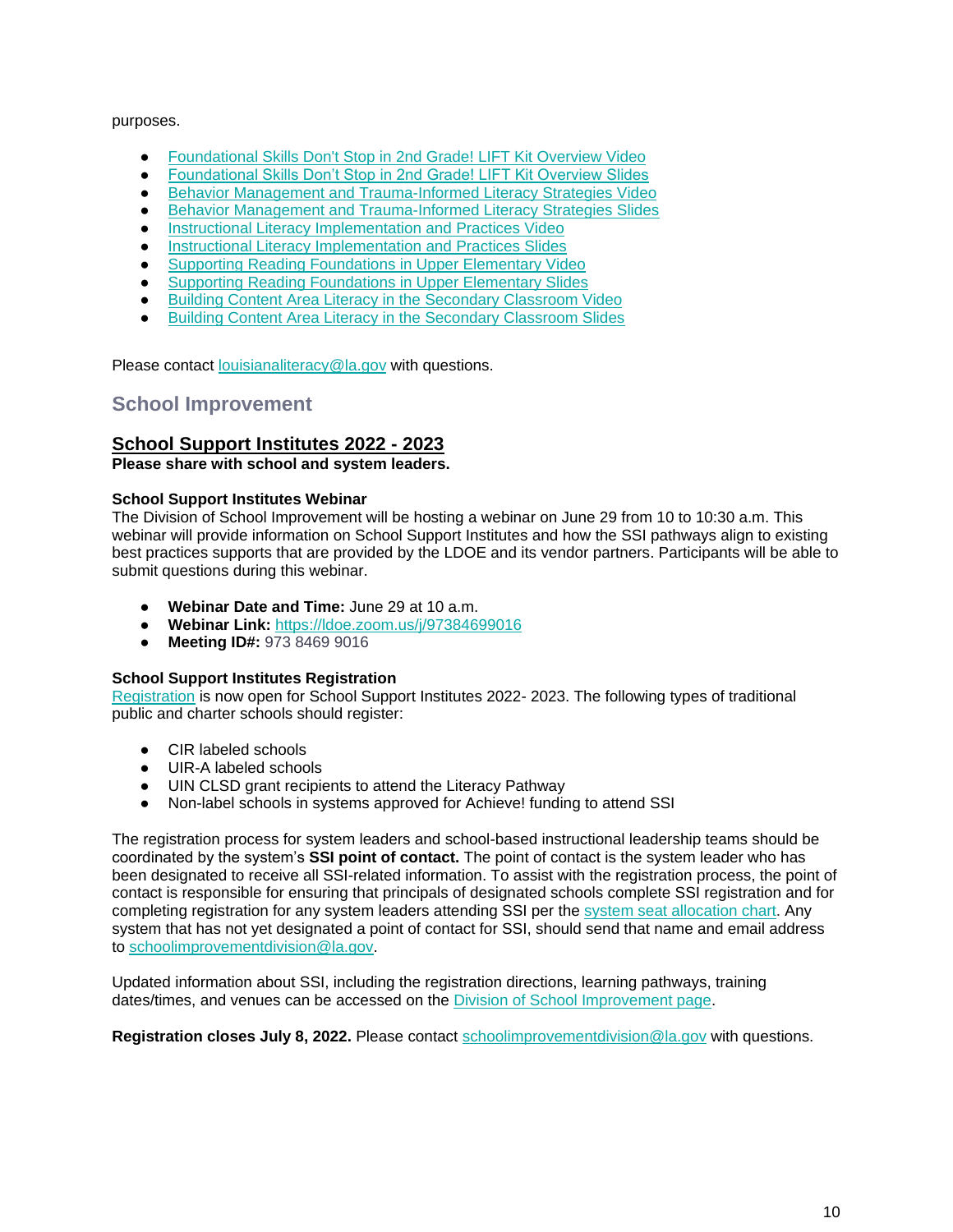## <span id="page-11-0"></span>**Reminders**

- **[Assessment, Accountability and Analytics](#page-11-1)**
- [Career and College Readiness](#page-11-2)
- [Teaching and Learning](#page-12-0)
	- [Academic Content](#page-12-1)
	- [Educator Development](#page-12-2)

## <span id="page-11-1"></span>*Assessments, Accountability and Analytics*

### **National Student Clearinghouse (College Enrollment) Data Sharing Agreement) Please share this information with system leaders.**

The LDOE has entered into an agreement with the National Student Clearinghouse to obtain college enrollment for high school graduating students. National Student Clearinghouse (NSC) is the only organization that has specific enrollment and degree information from over 3,600 colleges and universities throughout the United States, whose combined enrollment represents over 96 percent of all higher education enrollments nationwide. This is an opportunity for the LDOE to offset the cost for school systems by purchasing the data in a state-level contract funded by the LDOE. The LDOE will make these data available through EdLink to school systems that sign the data sharing agreement addendum, at no cost to schools. Pursuant to La R.S. 17:3912, the LDOE is charged with making college enrollment information available to legislators, all school systems, and the public. This information will inform Louisiana's high school graduates' postsecondary success.

Action item for school systems that have not already submitted this NSC addendum.

- 1. Review the LDOE-NSC executed agreement[:](https://urldefense.proofpoint.com/v2/url?u=https-3A__www.louisianabelieves.com_docs_default-2Dsource_data-2Dmanagement_national-2Dstudent-2Dclearinghouse-2D-2D-2D2022.pdf-3Fsfvrsn-3D7386518-5F2&d=DwMGaQ&c=xlPCXuHzMdaH2Flc1sgyicYpGQbQbU9KDEmgNF3_wI0&r=tfo0-czka-P8BMN0du3dPA&m=uadRfWRlT6LHVvjLybWdt1j7f2AnqAWd5f_plPO3irE&s=7KP7-ieeoXBHU_TwGcvZh7kMxAKbfvv5FLqmFebCAa0&e=) [NSC Agreement](https://urldefense.proofpoint.com/v2/url?u=https-3A__www.louisianabelieves.com_docs_default-2Dsource_data-2Dmanagement_national-2Dstudent-2Dclearinghouse-2D-2D-2D2022.pdf-3Fsfvrsn-3D7386518-5F2&d=DwMGaQ&c=xlPCXuHzMdaH2Flc1sgyicYpGQbQbU9KDEmgNF3_wI0&r=tfo0-czka-P8BMN0du3dPA&m=uadRfWRlT6LHVvjLybWdt1j7f2AnqAWd5f_plPO3irE&s=7KP7-ieeoXBHU_TwGcvZh7kMxAKbfvv5FLqmFebCAa0&e=)
- 2. Obtain school system superintendent signature on this opt-in addendum[:](https://www.louisianabelieves.com/docs/default-source/data-management/national-student-clearinghouse-(2022)---addendum.docx?sfvrsn=fa386518_2) [NSC Addendum](https://www.louisianabelieves.com/docs/default-source/data-management/national-student-clearinghouse-(2022)---addendum.docx?sfvrsn=fa386518_2)
- 3. Submit the signed agreement to [ldedata@la.gov](mailto:ldedata@la.gov) or use thi[s](https://form.jotform.com/220685140413144) [Submission Link](https://form.jotform.com/220685140413144)

*If you are unsure if your school system has submitted the NSC addendum, please review th[e](https://datastudio.google.com/u/0/reporting/1arwh3223YKsaV7xjbgEJSf0uymYALvUH/page/ija3?params=%7B%22df2%22:%22include%25EE%2580%25800%25EE%2580%2580IN%25EE%2580%2580002%22%7D) [Data](https://datastudio.google.com/u/0/reporting/1arwh3223YKsaV7xjbgEJSf0uymYALvUH/page/ija3?params=%7B%22df2%22:%22include%25EE%2580%25800%25EE%2580%2580IN%25EE%2580%2580002%22%7D)  [Sharing Agreement Tracker.](https://datastudio.google.com/u/0/reporting/1arwh3223YKsaV7xjbgEJSf0uymYALvUH/page/ija3?params=%7B%22df2%22:%22include%25EE%2580%25800%25EE%2580%2580IN%25EE%2580%2580002%22%7D) This tracker indicates which agreements have been received.*

Please contact [ldedata@la.gov](mailto:ldedata@la.gov) with questions.

## <span id="page-11-2"></span>*Career and College Readiness*

#### **School Medicaid Transportation Reimbursement Webinar**

#### **Please share with school based Medicaid coordinators, special education directors and school business managers.**

School systems interested in seeking reimbursement for transportation costs related to medicaid services should participate in this webinar to review program requirements.

- **Webinar Date and Time:** July 20 at 8:30 9:30 a.m.
- **Registration Link:**  <https://ldoe.zoom.us/j/95292889775?pwd=Yjk3elUvcWtCR2RIWkdLRGlsZ3ZaQT09>
- **Webinar Phone Number:** 1- 470-250 -9358 or +1-470-381-2552
- **Meeting ID:** 952 9288 9775

Please contact [elizabeth.duncan@la.gov](mailto:elizabeth.duncan@la.gov) with questions.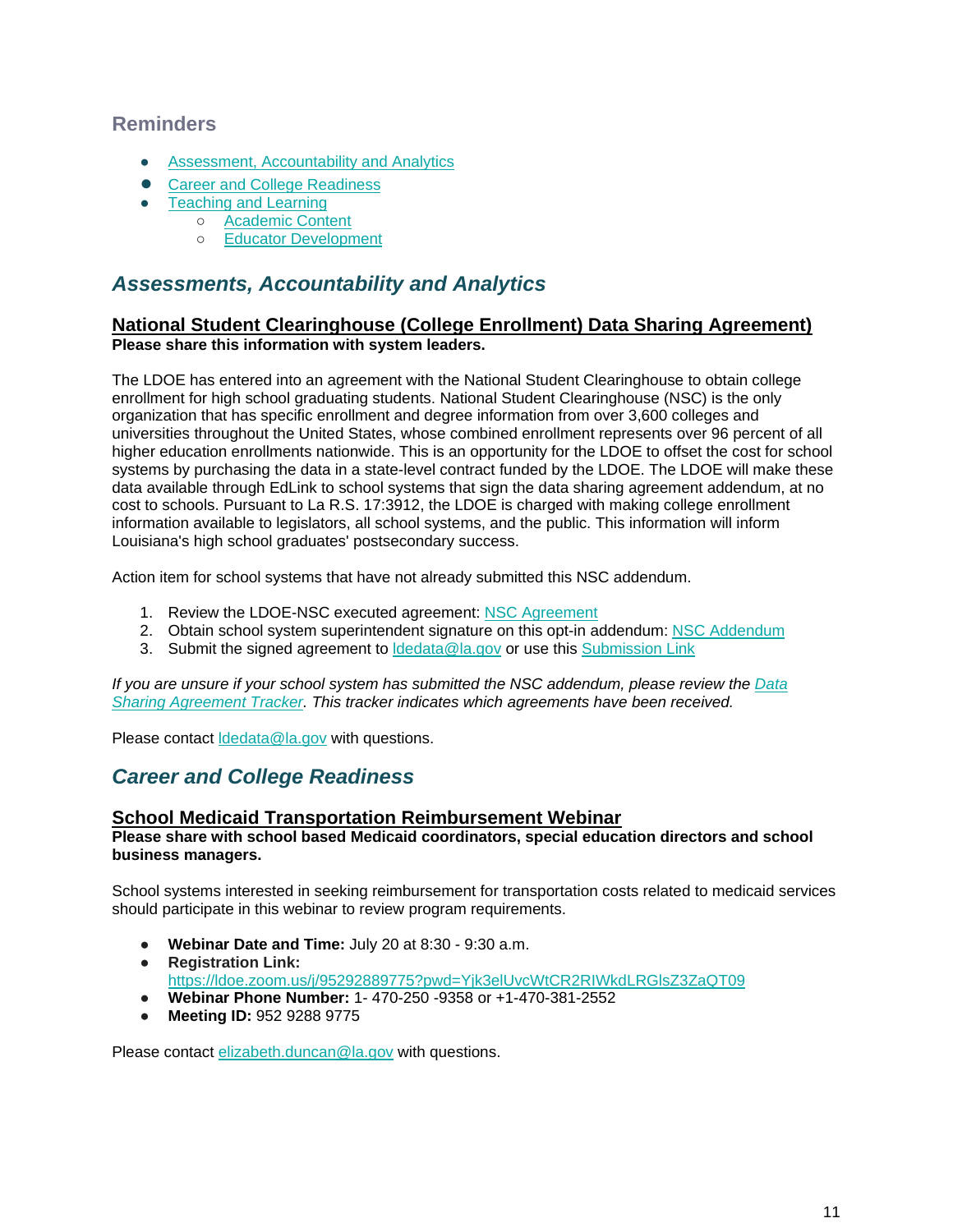## **School Based Medicaid Learning Collaboratives**

#### **Please share with school based Medicaid coordinators, special education directors and school business managers.**

The LDOE is now seeking additional school systems to participate in the 2022-2023 Medicaid learning collaboratives. The learning collaborative is a series of 6 webinars for school Medicaid coordinators, business managers and related service coordinators.

Each collaborative will focus on a different aspect of the Medicaid program including allowable services, documentation, funding, reimbursement, random moment time study, and the audit process. Each session is scheduled to last 30-45 minutes. There will be multiple learning collaboratives over the course of the academic year.

Space is limited to 8 school systems for each learning collaborative. If you would like to participate in an upcoming learning collaborative, please [register your interest.](https://forms.gle/YiB95v7nCYKkGU2QA) The summer learning collaborative will begin on **July 25** and the fall learning collaborative will begin on **September 12**.

Please contact [elizabeth.duncan@la.gov](mailto:elizabeth.duncan@la.gov) with questions.

## <span id="page-12-0"></span>*Teaching and Learning*

## <span id="page-12-1"></span>**Academic Content**

#### **Biology, Chemistry, and Physics Curriculum Pilot Deadline Extended to July 1 Please share with principals, curriculum/science supervisors, and high schools supervisors.**

Any school systems planning to pilot [OpenSciEd High School](https://www.louisianabelieves.com/docs/default-source/year-long-planning/openscied-high-school-pilot.pdf) Biology, Chemistry, and/or Physics materials during the upcoming school year must be listed with the Department as a participating pilot system in order to obtain access to materials, professional learning, and implementation support. Systems who indicated plans to implement the pilot within Super App received communication regarding specific action steps required to confirm participation. Due to the nature of this pilot, opportunities to secure kit materials and professional learning are limited and time sensitive. Systems planning to participate in the pilot must contact [STEM@la.gov](mailto:STEM@la.gov) no later than July 1.

Please contact [STEM@la.gov](mailto:STEM@la.gov) with questions.

## <span id="page-12-2"></span>**Educator Development**

#### **New Episode Released: Teacher Leader Lagniappe Podcast Please share with school and system leaders.**

Teacher Leader Lagniappe offers a little something extra for Louisiana educators. As educators, we are leaders - leaders of our families, classrooms, schools, teams, and systems. Host Em Cooper shares inspiring stories from leaders in Louisiana and across the country. You'll hear from innovators, change agents, and experts that will empower you to grow in your profession. Educators can subscribe to th[e](https://www.buzzsprout.com/1804579) [podcast](https://www.buzzsprout.com/1804579) and listen to the latest episode.

#### **Season 2: Episode 1 - Defender of Wonder, Amanda Jones**

Em Cooper interviews Amanda Jones, Teacher-Librarian at Live Oak Middle School in Watson, Louisiana. Find out Amanda's favorites as an award-winning Librarian, her journey to becoming a beloved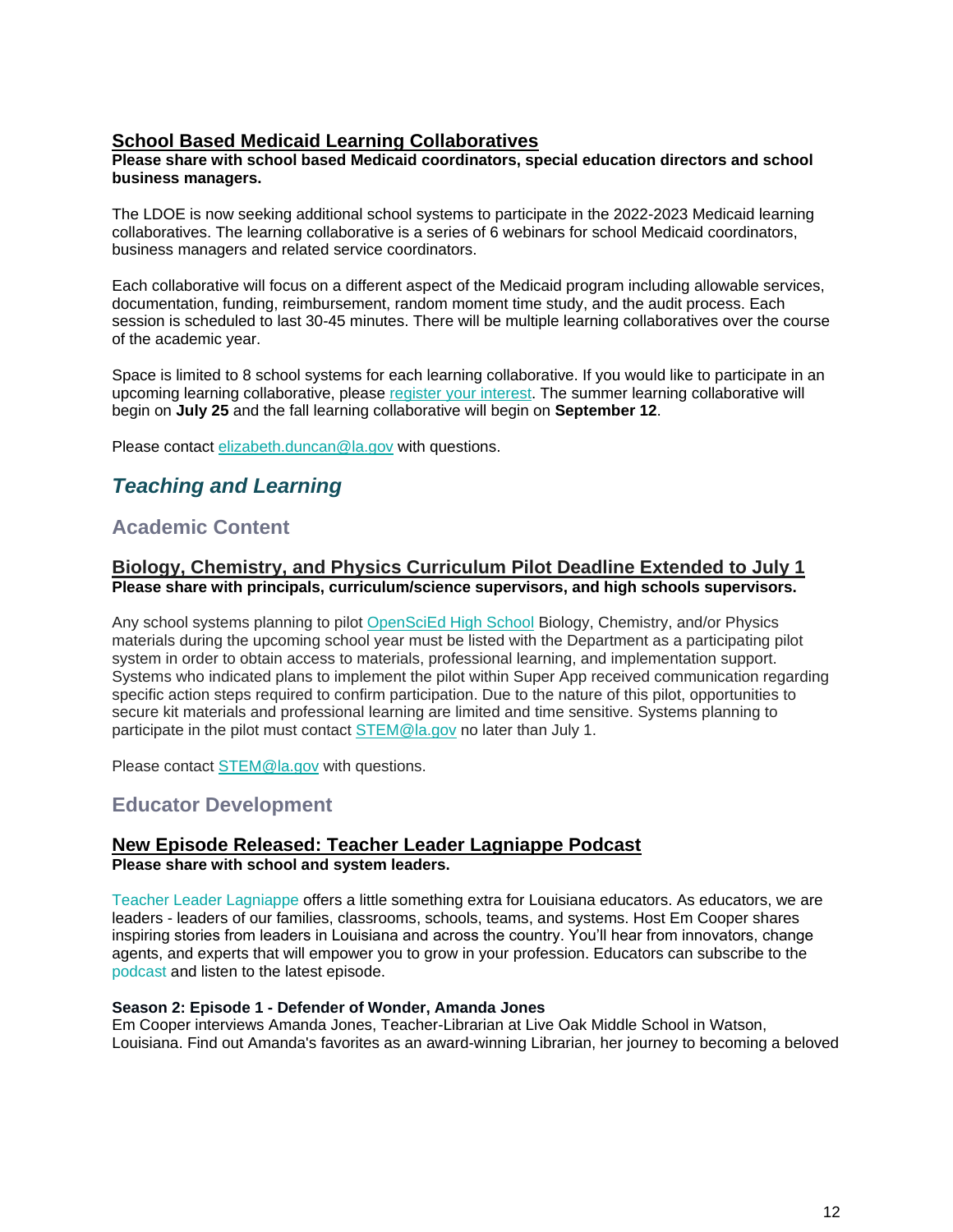educator, and why Librarians are essential for schools. East Feliciana is highlighted for the experiences they provide students on learning about various careers in their community. **Share Your Stories**: Educators can submit [pictures](https://www.louisianabelieves.com/podcast) of the great things happening in your school and system for our What's Making Me Smile segment.

Please contact [em.cooper@la.gov](mailto:em.cooper@la.gov) with questions.

## **CLASS® Train-the-Trainer Funding Opportunity**

**Please share with systems leaders, school leaders, human resource directors, data directors, and teacher leaders.**

During the 2022-2023 school year, schools are encouraged to choose CLASS® or NIET Teaching and Learning Standards rubrics as an option to replace Compass for [K-2 Professional Practice.](https://www.louisianabelieves.com/docs/default-source/key-compass-resources/2022-2023-k-2-teacher-professional-practice.pdf?sfvrsn=96126518_4)

Maintaining trained, certified observers is an important component sustaining the use of CLASS® in K-2. Funding is available for the [CLASS® Observer Train-the-Trainer](https://www.louisianabelieves.com/docs/default-source/key-compass-resources/k-2-class-ttt-funding-opportunity_-spring-2022.pdf?sfvrsn=95126518_4) model for systems with CIR/UIR-A schools. At the school system level, the Train-the-Trainer model will allow school system leaders to build and sustain a cadre of certified observers.

Please contact [lori.pennison@la.gov](mailto:lori.pennison@la.gov) with questions.

**2022-2023 Mentor Waiver Application Please share with school and system leaders.**

At the April BESE meeting, the Board approved a waiver for the Mentor policy for the 2022-2023 school year. Mentor teacher waivers will be granted on a case-by-case basis through the application process established by the LDOE and at no fee. The waiver will be issued by the LDOE for educators highly recommended by the Mentor's principal and who possess one or more of the following qualifications:

- 1. Two years of Highly Effective Compass ratings;
- 2. National Board Certification;
- 3. Statewide or national distinction for excellence in teaching;
- 4. Experience as a TAP mentor, master teacher, executive master teacher, or certified TAP evaluator;
- 5. Content leader experience, as evidenced by participation in Content Leader training or redelivery of professional development; or
- 6. Master's or doctorate in education and exemplary experience hosting student teachers.

The 2022-2023 Mentor Waiver [Application](https://louisianabelieves.smapply.io/prog/) will open on **July 19, 2022**.

Mentor Waiver Applications must be created by the system leader responsible for resident placement and/or Mentor recruitment and support. We encourage system leaders leading this work to attend one of the two Mentor Waiver Application [webinars.](https://ldoe.zoom.us/j/3455048179)

**Webinar Dates/Time:** July 19 from 10-11 a.m. or July 21 from 1:30-2:30 p.m. **Webinar Link:** <https://ldoe.zoom.us/j/3455048179> **Passcode:** 3455048179 **Phone:** 1-470-381-2552

Please contact [believeandprepare@la.gov](mailto:believeandprepare@la.gov) with questions.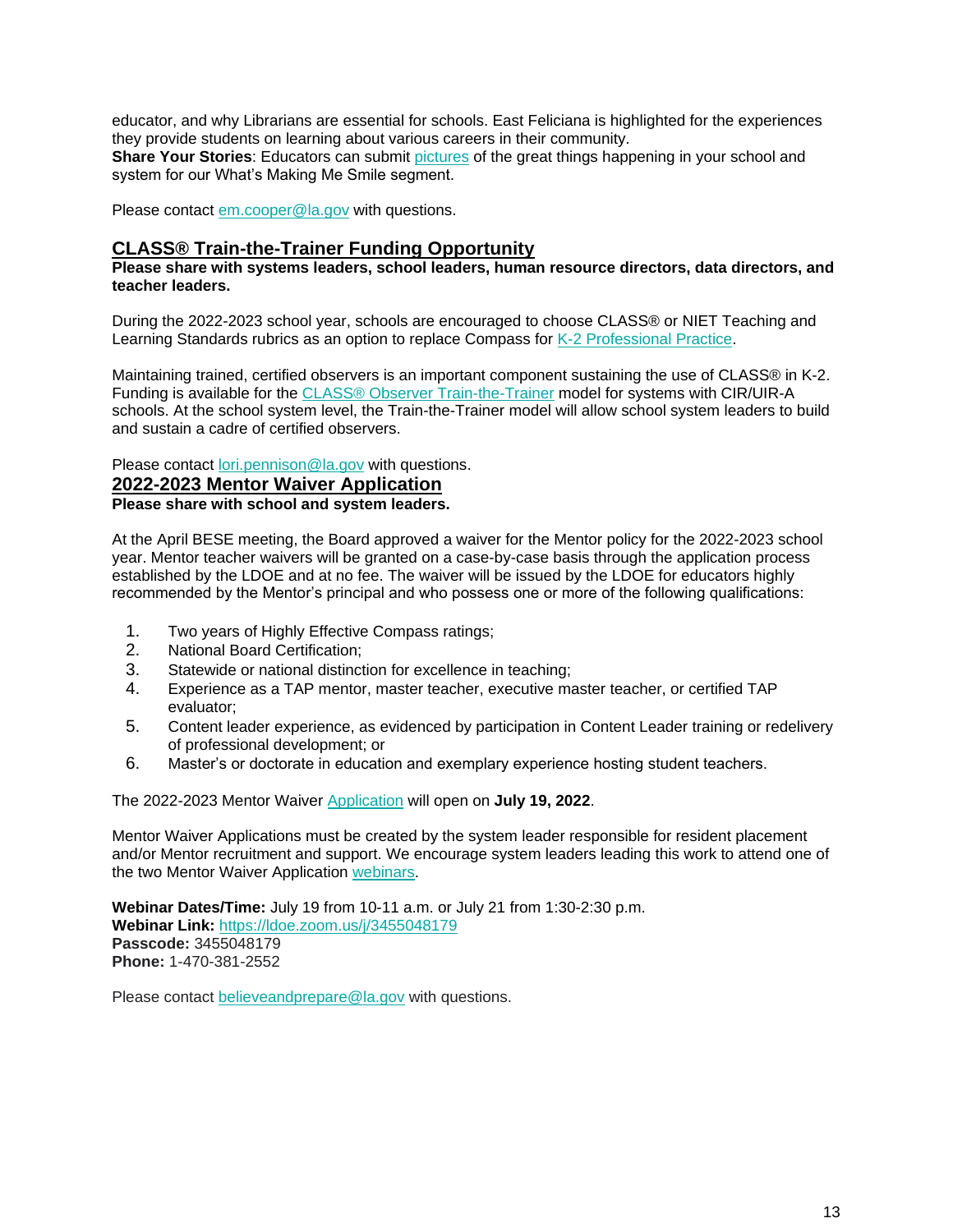## **Teacher Leader Summit**

**Please share with summit attendees.**

Louisiana's largest professional development event for educators opened May 31 for its tenth anniversary at the Ernest N. Morial Convention Center in New Orleans. Teacher Leader Summit brought together educators from across the state for an energy-filled, inspiring event that closes out one school year and inspires attendees in their planning for the next.

The theme of the tenth annual Teacher Leader Summit was **Making a Comeback**, a reference to the resiliency educators have demonstrated over the past several years and how Louisiana continues to make significant academic strides in the face of immense adversity.

To celebrate the 10th year and Making a Comeback, educators were invited to visit the photo booth throughout the week. Images taken at the photobooth were then compiled into a [mosaic image.](https://urldefense.proofpoint.com/v2/url?u=https-3A__ecs.page.link_Bqorp&d=DwMFaQ&c=xlPCXuHzMdaH2Flc1sgyicYpGQbQbU9KDEmgNF3_wI0&r=ud6Vc09FYp3oyW8DRMeTq4DgjZnjJaHdwHefwS7j_rw&m=_xgnsQnhP42lkVCsvCEA3hM6-0ZuROGBturbS-MF2Ds&s=7aRZ_0n75N-UM4YVsr1kZI9r-liUtLjGfjs6CNDGtVw&e=) Can you spot your photo?

Please contact **doeevents@la.gov** with questions.

# **Real-time Early Access to Literacy (REAL) Summer Tutoring Cycle**

**Please share with system leaders.**

The REAL summer tutoring cycle has begun. The summer cycle is from May 23 - July 22, 2022.

The powerpoint presentations from the summer webinar for Tutoring Service Providers and the summer webinar for school systems can be found on the [REAL website.](https://www.louisianabelieves.com/academics/real-time-early-access-to-literacy)

#### **Pre/Post Assessment**

All Tutoring Service Providers will administer a pre/post literacy screener to students during the first and last week of each tutoring cycle. The Pre/Post Assessment Sum[mer Guidance](https://drive.google.com/file/d/1wY3o8SORcsJopqILT0F8EPOQ-53JWGMY/view?usp=sharing) document will contain all required assessment materials for each grade level.

If you have a new REAL contact person for your school system, please email that information to [holly.manson@la.gov.](mailto:holly.manson@la.gov)

### **School Improvement Best Practices**

**Please share with system leaders.**

The 2022 Louisiana School Improvement Best Practices training sessions are delivered virtually unless otherwise noted by your school system. If you have not registered to attend the training sessions, it is encouraged to register as soon as possible. The [training sessions](https://www.louisianabelieves.com/docs/default-source/district-support/louisiana-best-practices---summer-2022-general-training-dates.pdf?sfvrsn=22316518_2-Summer-2022-General-Dates.pdf) will be capped for capacity to allow for facilitators to better engage with individual educators. Each school can send up to five participants. [Registration](https://na.eventscloud.com/website/38017/) for the virtual training sessions will close two weeks prior to the start date.

All CIR and UIR-A schools will be required to participate in the Instructional Leadership Team (ILT) Support and Teacher Collaboration Support training sessions, as well as the accompanying online portal and two days of on-site and/or virtual coaching as follow-up support to the training.

- If a CIR or UIR-A school participated in ILT support or Teacher Collaboration support trainings in Summer 2021, then it is required that they complete the "next level" training in that area in Summer 2022.
- If a CIR or UIR-A school did not participate in ILT support and Teacher Collaboration support trainings in Summer 2021, then it is required that they complete the "foundational" training in those areas in Summer 2022.